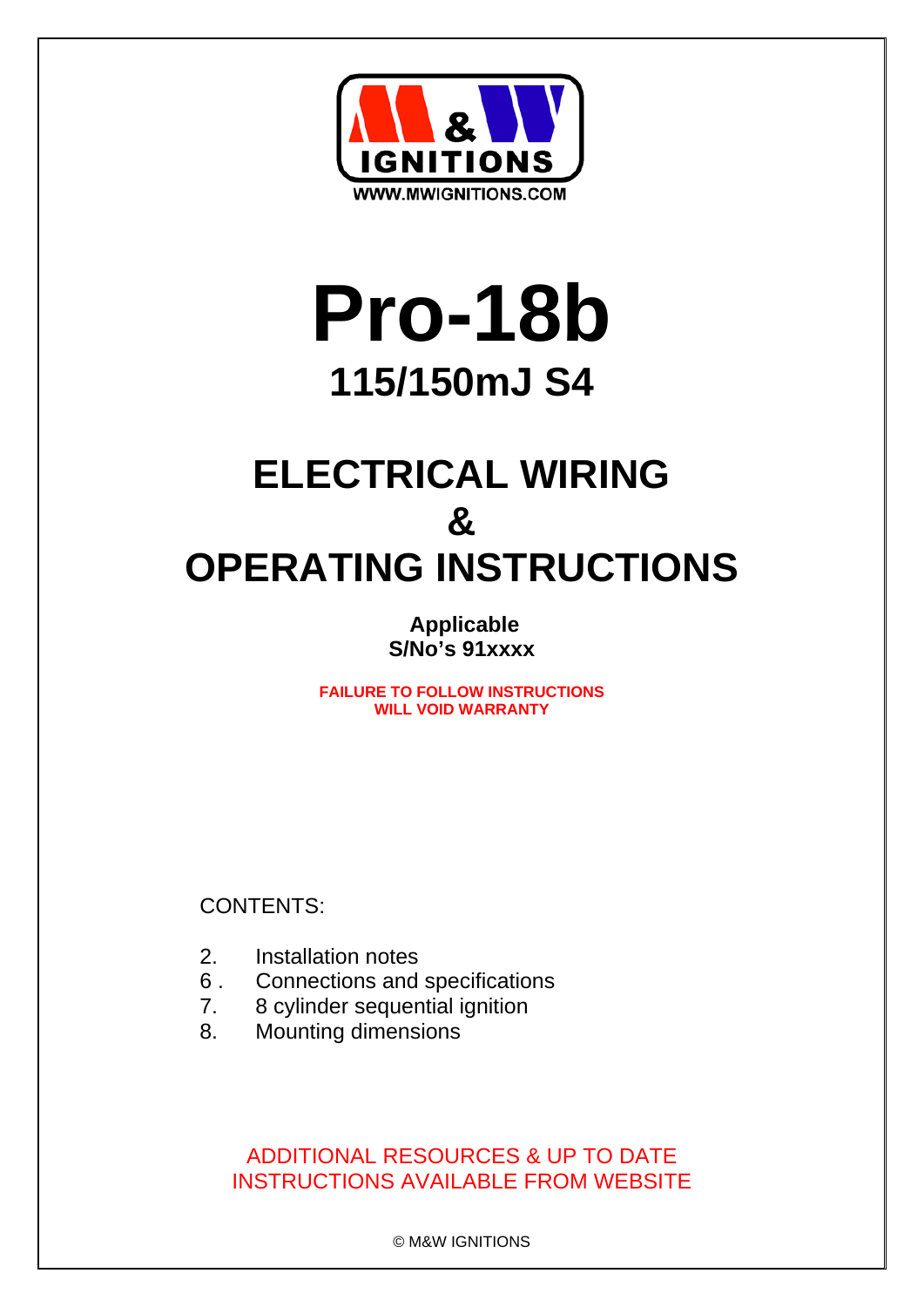# INSTALLATION NOTES

(Pro-Street Series 4 systems)

# MOUNTING

Mount the unit in a dry location away from intense heat and ensure bottom condensation slots are unobstructed and oriented to permit gravity drain.

Failure to use supplied rubber mounts will void warranty!

# IGNITION LEADS

Use inductively suppressed spiral wound metal conductor ignition leads.

Do not use carbon core or unsuppressed metal leads!

# SPARK PLUGS

Non resistor spark plugs will greatly enhance ignition performance however some installations will require the use of resistor spark plugs for correct ECU operation.

# When using resistor spark plugs it is imperative to check internal resistance as part of regular maintenance!

Open circuit or high resistance may cause damage to spark plug wires, ignition coils and CDI.

Fixed gap surface discharge and semi surface discharge spark plugs are only suitable for naturally aspirated applications.

Keep spark plug gap  $\epsilon$  = 0.025" (0.6mm) for blown motors to prevent coil and CDI damage!

# INSULATION PRECAUTIONS

Degrease sparkplug insulators, sparkplug boots, ignition coil boots and installation tooling to prevent insulation breakdown.

Use of dielectric grease on sparkplug insulators and inside sparkplug and ignition coil boots will aid installation/removal and help prevent high voltage flashover.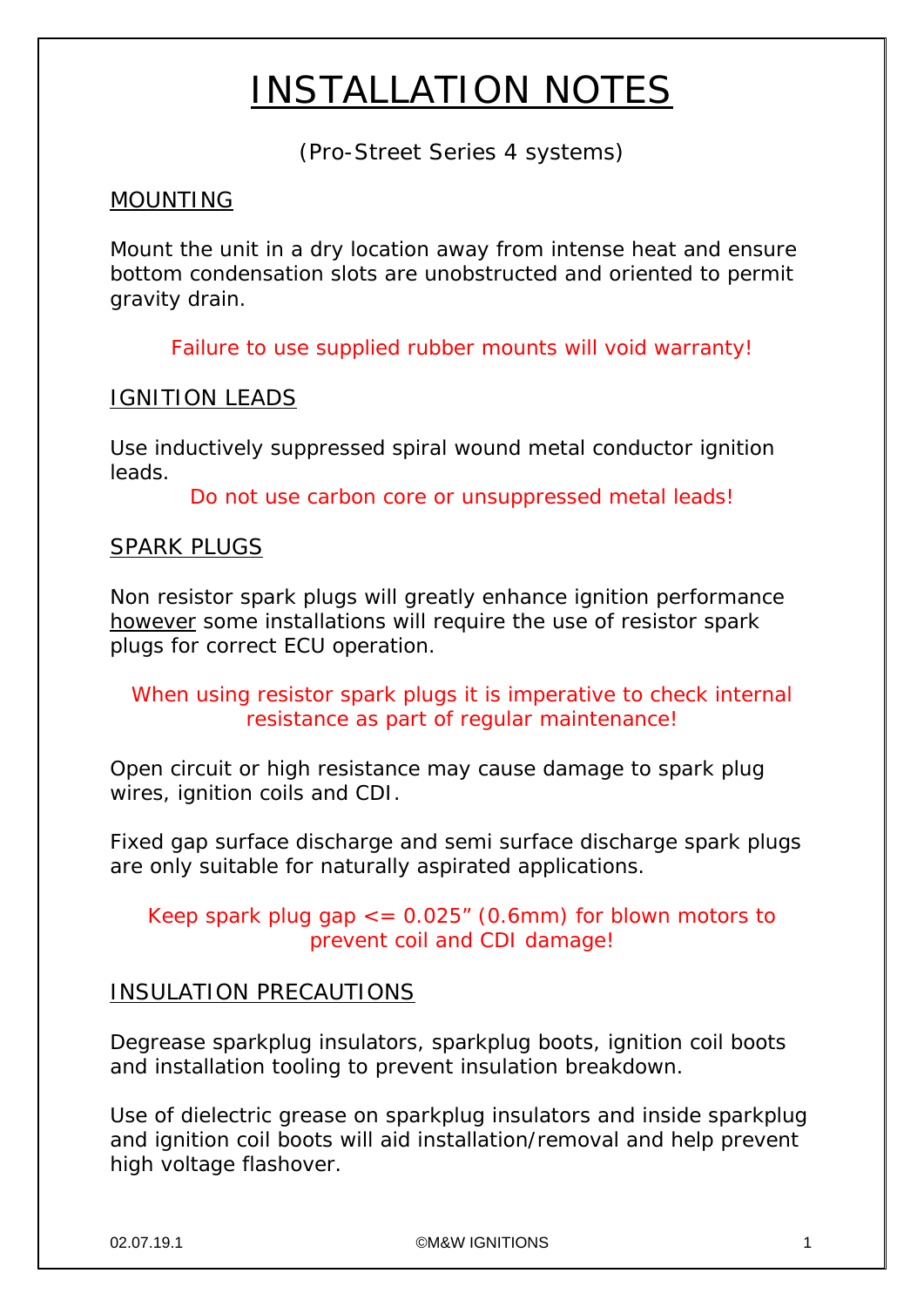#### POWER SUPPLY

# **REVERSE POLARITY WILL CAUSE DAMAGE TO UNIT! ALWAYS INSTALL EXTERNAL FUSE!**

Do not use voltage boosters, if the vehicle contains a PDM use it only to control CDI switch wire.

#### Connect ignition supply wires directly to battery!

When using a total loss electrical system install either a 16V or 18V battery to ensure adequate voltage and isolate when charging.

#### WIRING

If required power/ground wire length exceeds recommendations use paired battery cable (power and ground) to make up distance. Do not rely on vehicle chassis to provide ground path.

Use twisted pair wire for all power and coil connections. For improved noise suppression or to comply with EMC requirements use twisted shielded wire similar to M27500 series.

M&W CDI systems will open circuit the external fuse if over voltage or reverse polarity conditions are experienced. Faults such as loose battery terminals/wiring or defective alternator/regulator may also cause this to occur.

Main connector pins are designed for roll crimping. Squeeze crimping or soldering will distort pins resulting in misfiring or incorrect CDI operation. Use of dielectric grease in main connector may reduce water ingress.

Common coil negative wires must be joined at or in the cdi connector.

#### Keep coil primary wires well separated from HT leads, coil HV outlet, coil body and any ECU wiring!

#### TRIGGERING

For correct operation trigger voltage relative to CDI ground must rise above 3.2V and fall below 1.6V.

02.07.19.1 ©M&W IGNITIONS 2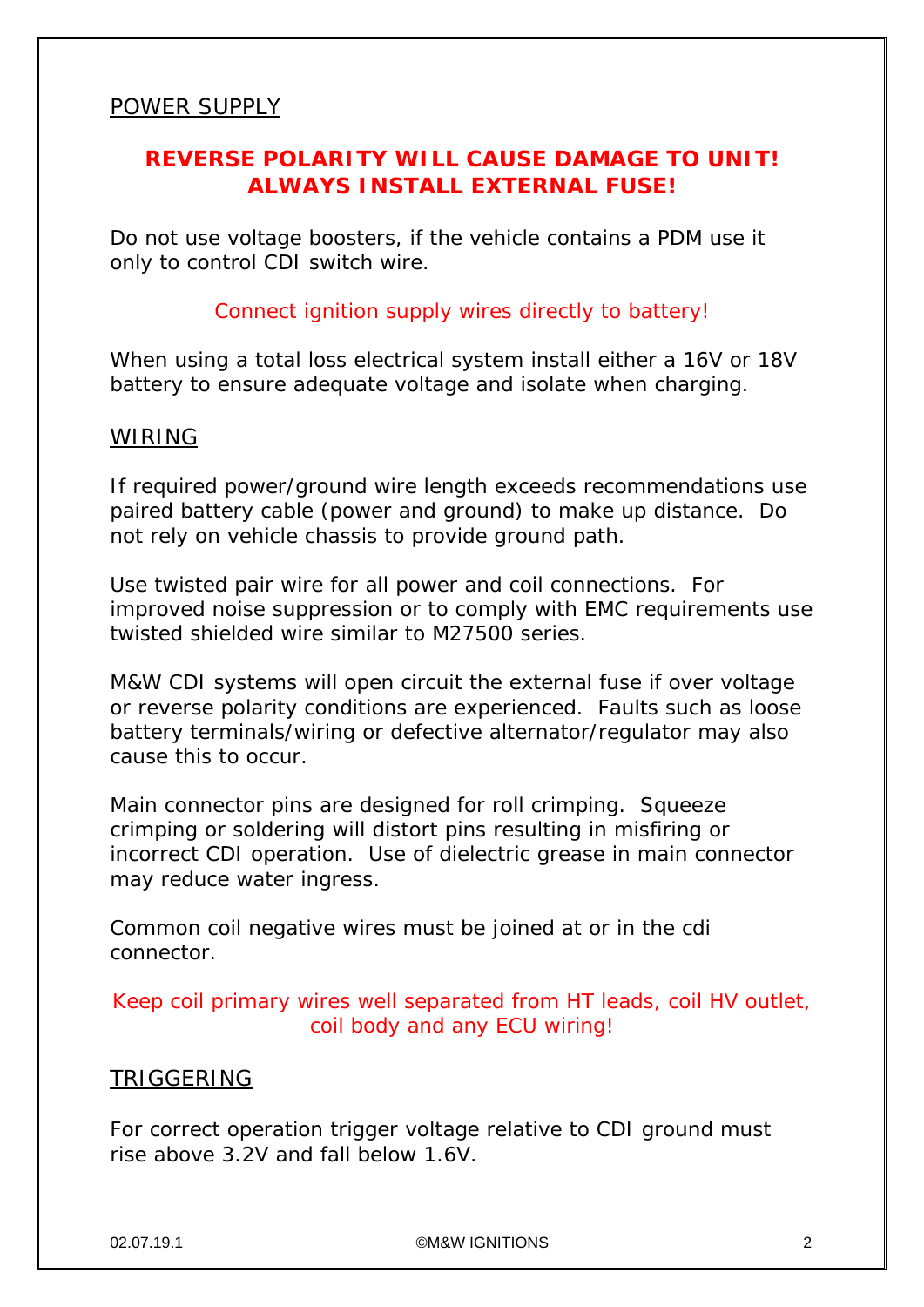M&W CDI systems default to falling (negative) edge trigger. To select rising edge (positive) trigger ground 'Trigger Edge' pin.

If uncertain lock Ecu timing and monitor engine with timing light while changing RPM. Timing should appear stationary with correct trigger edge.

Trigger input & coil output letters (or numbers) indicate CDI firing sequence not cylinder number unless otherwise stated.

#### POWER LEVEL SWITCH

Some M&W Pro street systems are provided with a (active low) power level switch. Do not manually activate this feature or operate continuously as this will significantly increase spark plug wear and system current draw. Activate by grounding input through either a 'Hobbs' style manifold pressure switch or programmable output from the ECU when elevated energy levels are required.

#### **TUNING**

#### CDI performance is not affected by changes in dwell settings!

M&W CDI systems may reduce ignition delay requiring a reduction in timing. The resulting changes in combustion characteristics may also require alterations to fuel flow.

# Always set ECU ignition delay to zero and re-tune both fuel and timing curves after installation!

# TACHO OUTPUT

Tacho output provides a 50% duty cycle square wave signal approximately 1V below supply voltage. This will work with most aftermarket digital tacho's however some earlier types and those designed for coil negative triggering may not read accurately and require an adaptor.

#### LED INDICATOR

After applying power to switch wire both the red and green LED's will illuminate for approximately 1 second.

The green led will then extinguish and flash briefly with each trigger event received

02.07.19.1 ©M&W IGNITIONS 3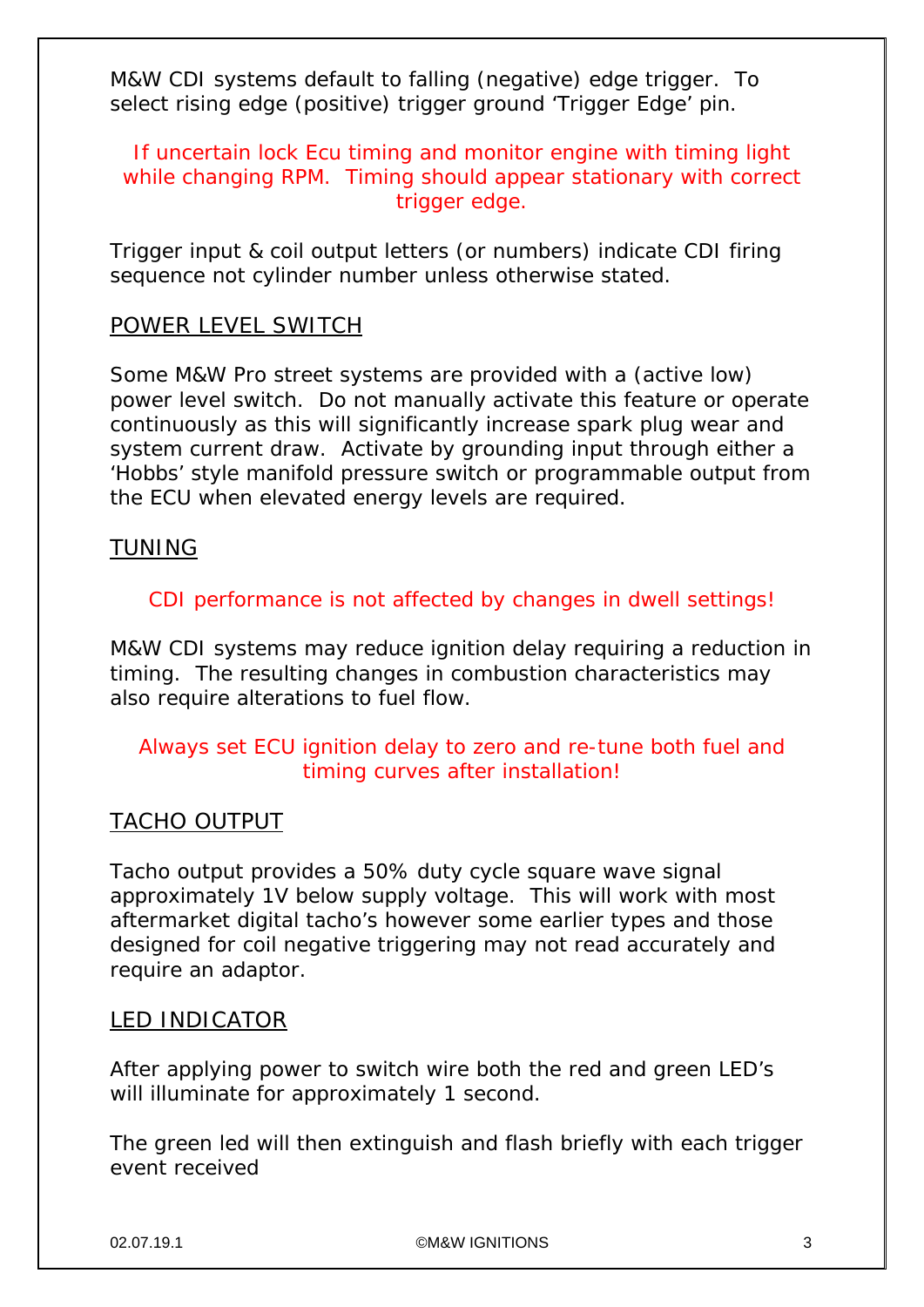The red led will illuminate when high power mode is selected.

A repeated double flash may indicate a faulty ignition coil, faulty wiring, low supply voltage or damage to the CDI.

#### TESTING

The CDI may be tested by momentarily grounding the trigger inputs which will cause the LED to flash and corresponding ignition coil to spark.

Do not conduct this test without grounded spark plugs installed!

#### IGNITION COIL SELECTION

For ultimate ignition energy use coils specifically designed for CDI use such as the M&W #COI006. Ignition coils primarily designed for inductive ignition will significantly limit CDI output.

Wire inductive coils reverse polarity when used with M&W CDI's.

#### Do not use AEM pencil coils or Prufex brand ferrite coils under any circumstances!

# COP COILS

Many COP coils are unsuitable for CDI use and will break down damaging the ignition system. Some COP (coil on plug) coils designed for inductive ignition may also contain a HV blocking diode in the secondary winding.

Use resistive sparkplugs with all COP coils and keep plug gap < 0.020" (0.5mm) to prevent coil & ignition damage.

#### FERRITE CDI COILS

Ferrite core cdi coils emit high levels of EMI requiring additional shielding practices and are unsuitable for use with alcohol based fuels.

Do not use ferrite coils wired in parallel pairs!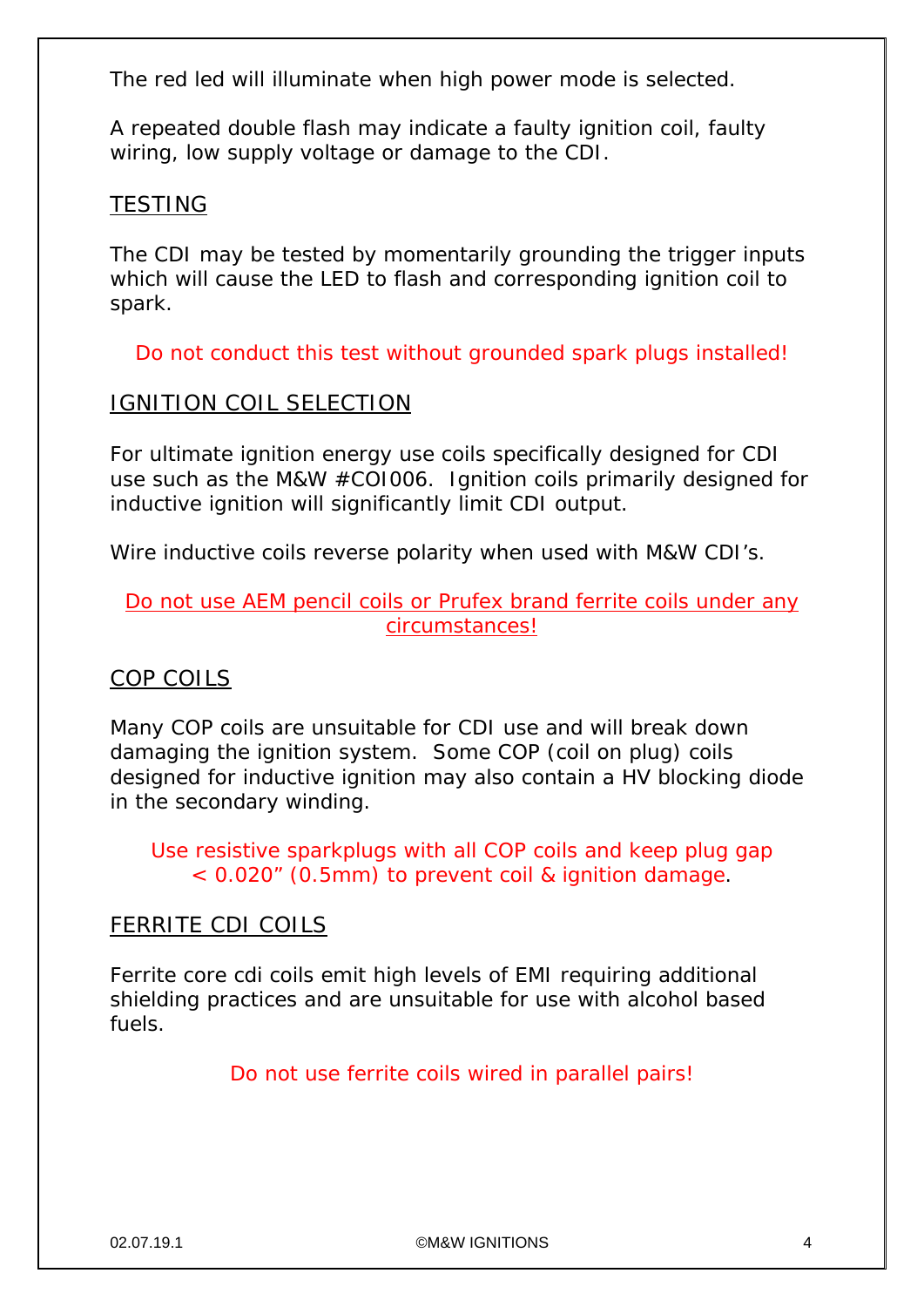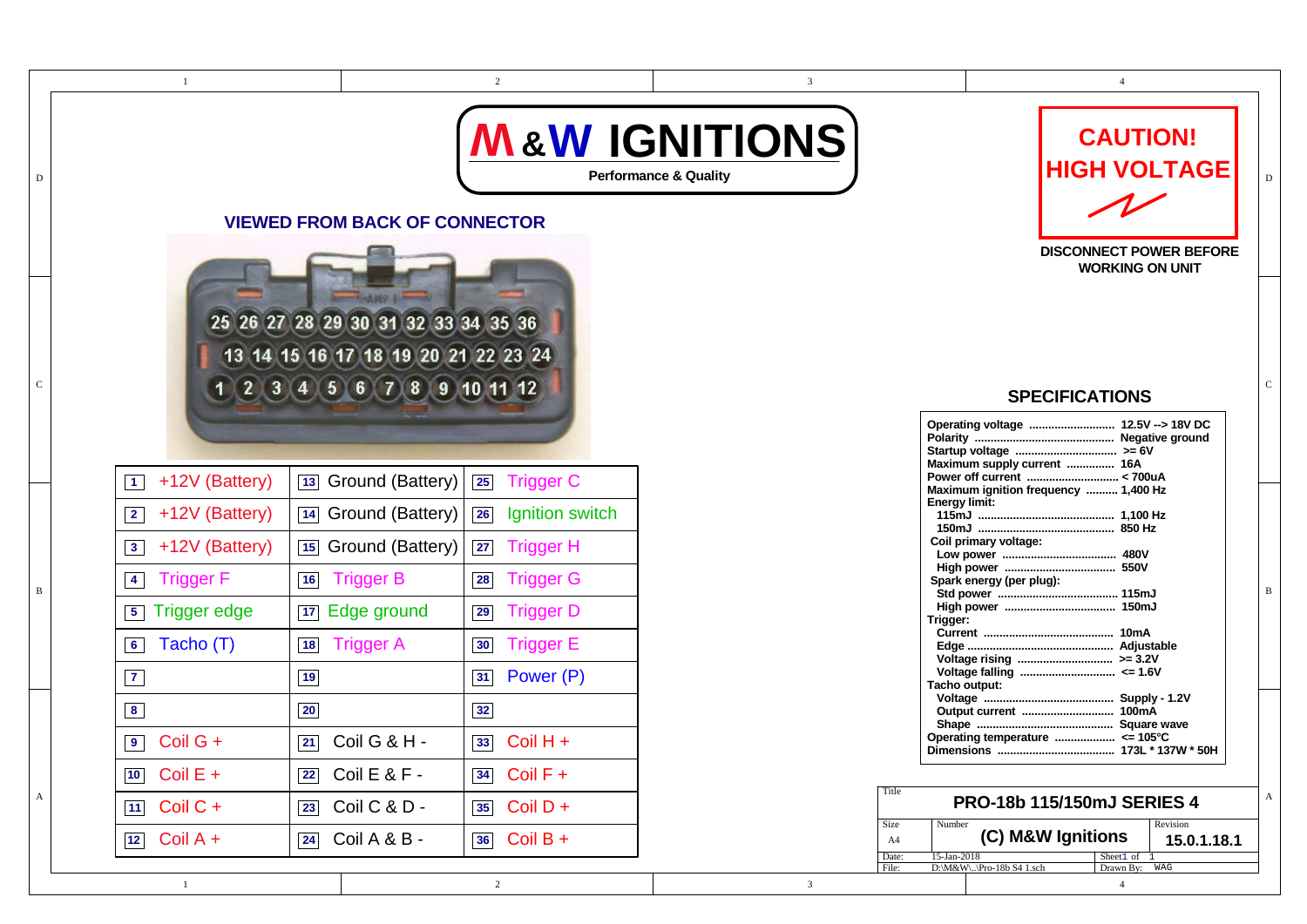